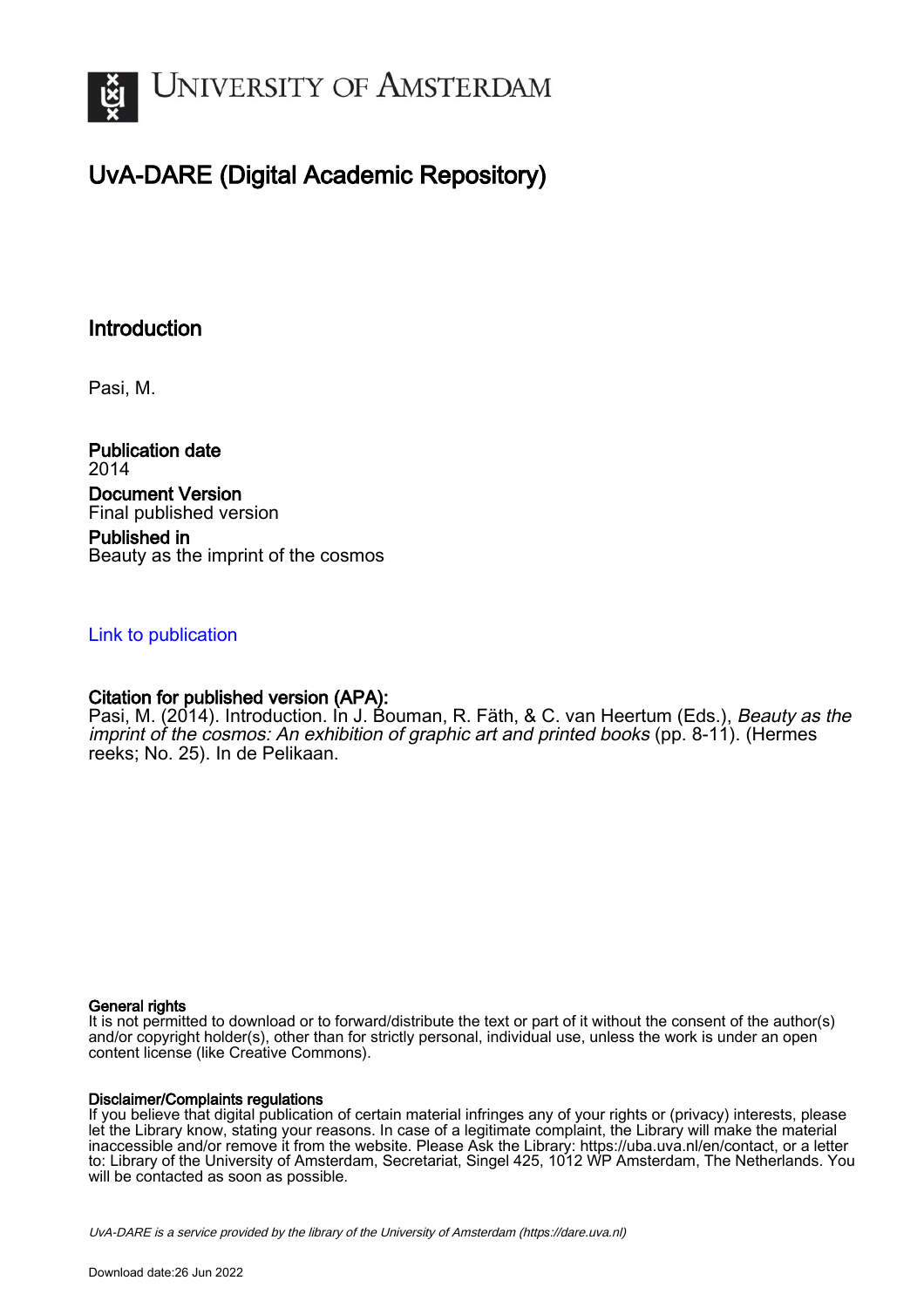#### Introduction

The exhibition Beauty as the Imprint of the Cosmos is the result of a series of happy circumstances. One of the most significant is the mutual desire to further strengthen the cooperation between two unique institutions based in Amsterdam: the Bibliotheca Philosophica Hermetica and the Centre for the History of Hermetic Philosophy and Related Currents at the University of Amsterdam. This cooperation has been important for both institutions for more than a decade now, and has produced several beautiful fruits. However, it is refreshing to see that, with projects such as the present exhibition, not to mention the series of "Infinite Fire" webinars, it is now taking on even greater momentum. From the beginning, the exhibition was closely associated with the "Enchanted Modernities" conference which took place in Amsterdam between 25 and 27 September 2013. Originally conceived as an event that would give a visual, material counterpart to the topics that were discussed during the conference, the exhibition soon took on a life of its own, as is often the case with such projects. It grew therefore into something that could stand on its own feet, giving new visibility to some of the hidden treasures in the collection of the Ritman Library, but also taking advantage of works of art and objects generously lent by other institutions and private collectors.

Before I say something about the cultural meaning of the exhibition, a few words about the Enchanted Modernities project are in order. The project began to take shape when a group of scholars mostly based in the UK organized an exploratory colloquium at Liverpool Hope University in early November 2010. The title was "Enchanting Modernity: Theosophy and the Arts in the Making of Early Twentieth-Century Culture". The organizers, and some of the participants in the colloquium, would later form the core group of researchers involved in the Enchanted Modernities project. Although I could not attend the colloquium at the time, I got in contact with the organizers, Christopher Scheer and Sarah V. Turner, and when the idea of applying for a research grant

began to materialize, I was invited to participate. The application, coordinated by Sarah V. Turner, was submitted in July 2011 to the Leverhulme Trust and, after several rounds of evaluation and selection, was included among the successful ones. This gave the Enchanted Modernities group the possibility to organize a number of activities and events over a period of three years. The Amsterdam conference has been the opening event, and will be followed by others, such as a visit to the headquarters of the Theosophical Society in Advar, an exhibition at the Nora Eccles Harrison Museum of Art in Logan (Utah) and another large conference at Columbia University, New York.

The purpose of the Enchanted Modernity project is to investigate the way in which theosophy has interacted with modern art and culture. Theosophy should be understood here in a sense that is historically specific but is at the same time not parochial. It obviously refers to the movement that was created by H.P. Blavatsky, H.S. Olcott and others in New York in 1875. But it also includes all the groups that developed out of that original body, as a result of schisms, creative reinterpretations, and direct influence. The fact that these groups often engaged in polemics with each other over issues of authenticity, authority, and preeminence, matters little for us here: seen in a broad perspective all these groups and organizations shared some common ideas and traits, which allows us to consider them as part of a single, albeit complex, current. Furthermore, it should be noted that the cultural impact of theosophy cannot be measured only on the basis of its institutional aspects. Although some of the movements related to it were quite successful and had a relatively large following, the influence of theosophical ideas went beyond the actual membership of those organizations, reaching out to an even larger public through books, periodicals, and public lectures. The theosophical movement contributed significantly, therefore, to the emergence of a particular Zeitgeist at the turn of the twentieth century, which was essentially reacting against 19thcentury materialism and positivism on the one hand, and religious dogmatism on the other.